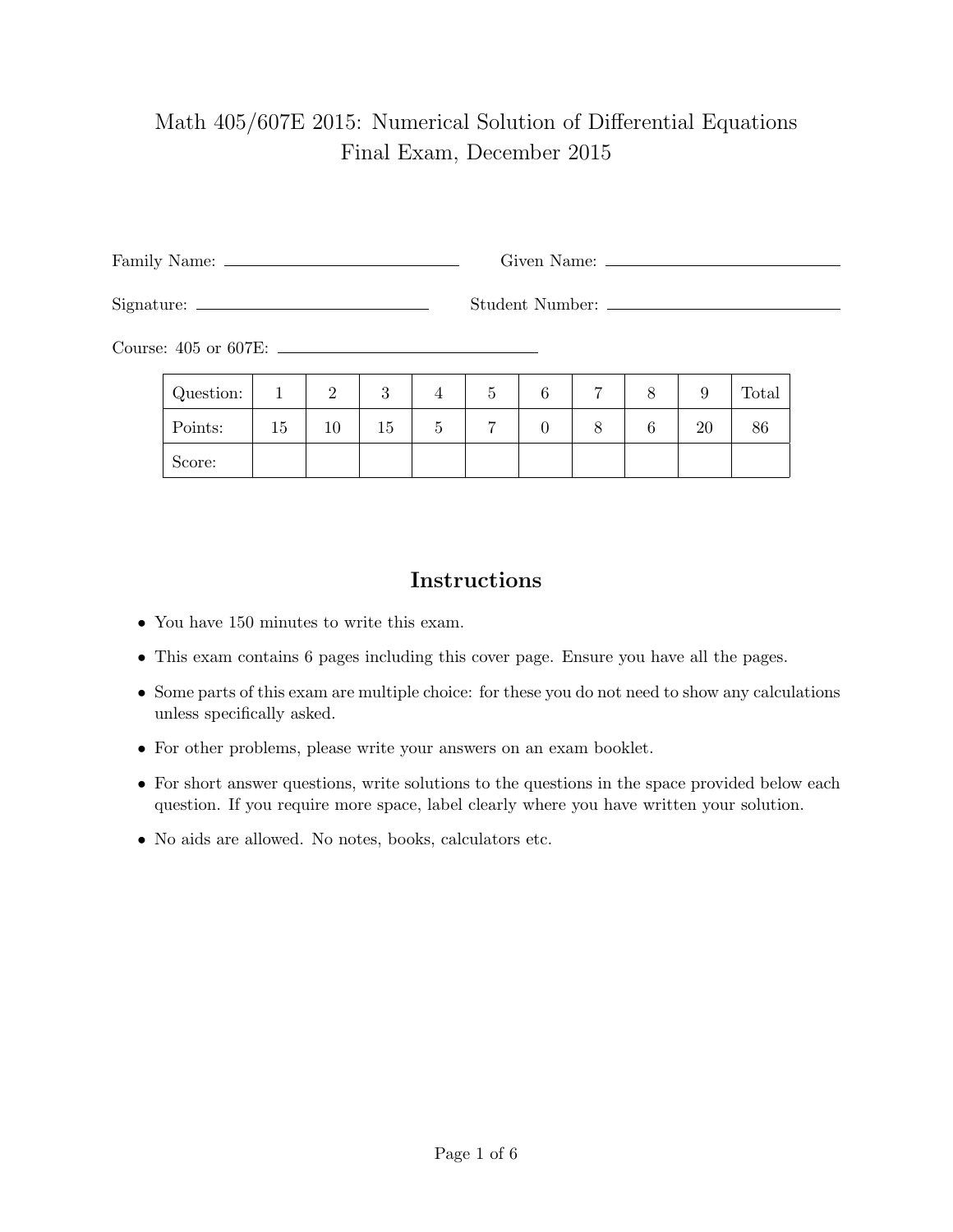- 15 marks 1. (a) True False The Trapezoidal rule and Simpson's rule are examples of numerical differentiation methods.
	- (b) Which of the following is often referred to as the "fundamental theorem of finite differences"?
		- A. Stability and consistency imply convergence.
		- B. Stability and convergence imply consistency.
		- C. Consistency and convergence imply stability.
	- (c)  $u' = \lambda u$  with  $u(0) = 1$ . This is the:
		- A. LeVeque test problem
		- B. Dalquist test problem
		- C. Nyquist test problem
		- D. Macdonald test problem
	- (d) Consider the test problem  $u' = \lambda u$  with  $u(0) = 1$  and  $\lambda$  real. Which of the following is true?
		- A. When  $\lambda < 0$  any stable numerical time-stepping method will give a solution which decays toward 0, for any choices of time-step  $k$ .
		- B. When  $\lambda < 0$ , a consistent numerical time-stepping method will give a solution which will decay toward zero.
		- C. When  $\lambda < 0$ , a stable numerical time-stepping method will give a solution which decays toward zero, for any  $\lambda k$  contained in the absolute stability region.
	- (e) Consider the ODE IVP  $u' = f(u)$  with  $u(0) = \eta$ . Assuming  $v^n \approx u(t_n)$ , which of the following is the backward Euler time-stepping method?

A.  $v^{n+1} = v^n + kf(v^n)$  with  $v^0 = \eta$ 

B.  $v^n = v^{n+1} + kf(v^{n+1})$  with  $v^0 = \eta$ 

C.  $v^{n+1} = v^n + kf(v^{n+1})$  with  $v^0 = \eta$ 

D.  $v^{n+1} = v^n + \frac{k}{2}$  $\frac{k}{2}f(v^n) + \frac{k}{2}f(v^{n+1})$  with  $v^0 = \eta$ 

- (f) True False An advantage of the backward Euler method is increased stability due to its large absolute stability region. It can usually take larger time-steps  $k$ compared to the forward Euler method.
- (g) True False A disadvantage of the backward Euler method is increased computational cost compared to the forward Euler method. For the same size of timestep  $k$ , the backward Euler method will use more computing resources (e.g., CPU time, memory).
- (h) Which of the following is true?
	- A. Consistent numerical methods guarantee that the numerical solution is close to the exact solution, at least in the limit as  $h, k \to 0$ . This is because the local truncation error is small.
	- B. Consistent numerical methods approximate the correct equation in the limit as  $h, k \to 0$  because the local truncation error limits to 0.
	- C. Consistent numerical methods are always stable so they approximate the exact solution, at least in the limit as  $h, k \to 0$ .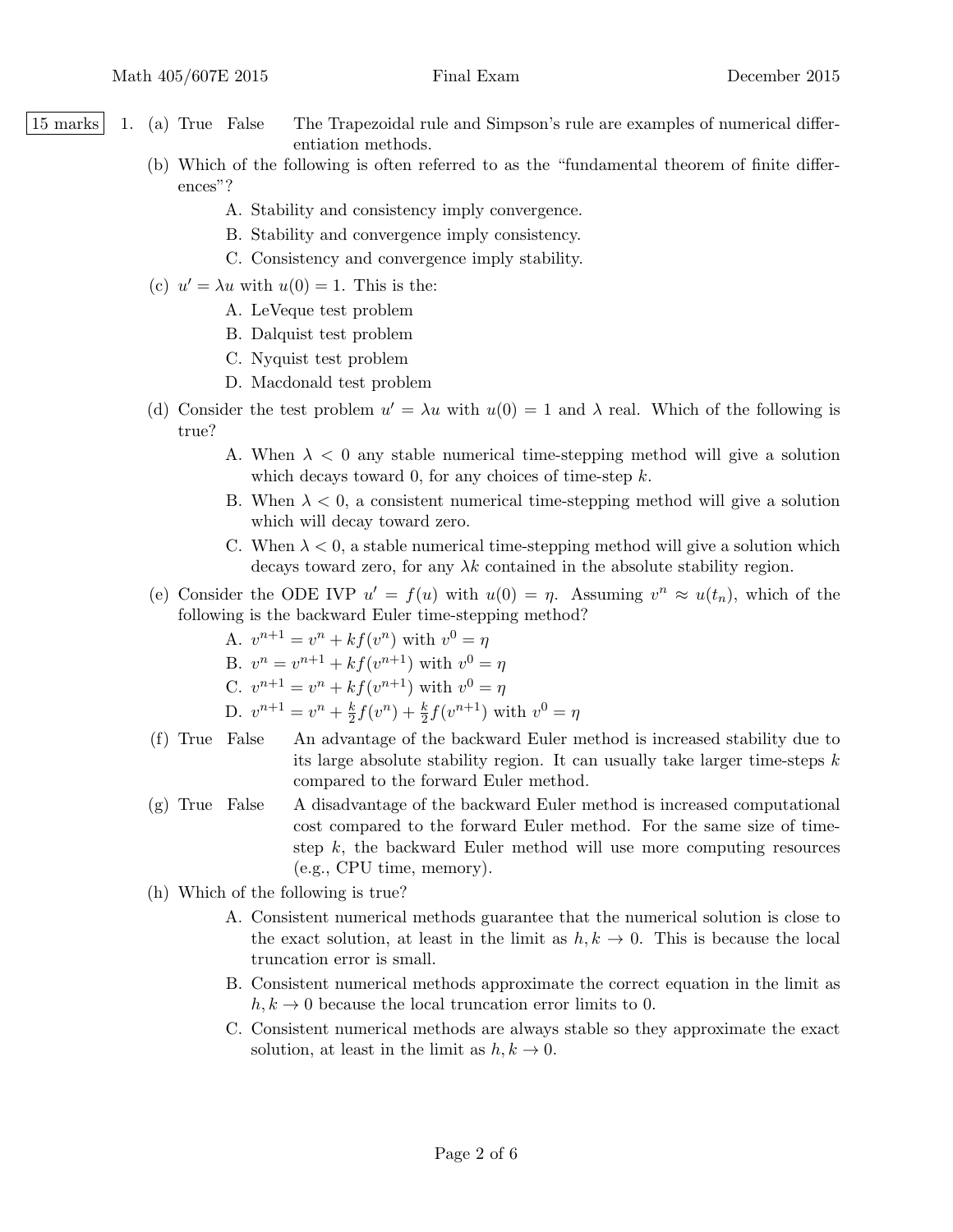- (i) Which of the following is true?
	- A. For smooth problems, both forward Euler and backward Euler have global errors of  $O(k)$ : they are both *first order* methods.
	- B. Both forward Euler and backward Euler have global errors of  $O(k)$  for any ODE problem.
	- C. Because it is more stable, the backward Euler method is a more accurate method than the forward Euler method.
- (j) True False A disadvantage of linear multistep methods is that they require multiple starting values whereas one-step methods require only the initial condition.
- (k) A backward stable algorithm gives the/a/an solution to solution to

 $the/a$ /an problem. [Fill in the blanks]

- (l) What can be said about stiffness?
	- A. Boing-boing!
	- B. A stiff problem is one where implicit methods work better (e.g., compute the solution faster).
	- C. A stiff problem tends to involve both fast and slow time-scales.
	- D. One should refer to *stiff problems* (rather than stiff differential equation) because a problem could be stiff only for certain initial conditions or particular domains.
	- E. All of the above are true (especially A.)
- (m) Suppose the condition number of a matrix A is  $\kappa(A) = 10^7$ . If we solve  $Ax = b$  numerical (for some given b) roughly how accurate would you expect the answer to be? (Assume the computation is done on a machine implementing standard IEEE 754 floating point).

Answer: \_\_\_\_\_\_\_\_\_\_\_\_\_\_\_\_\_\_\_\_.

- (n) F.T.N.A.?
	- A. For The Next Adventure!
	- B. Fried (and) Tasty (but) Not Animals
	- C. Fundamental Theorem of Numerical Analysis
	- D. All of the above!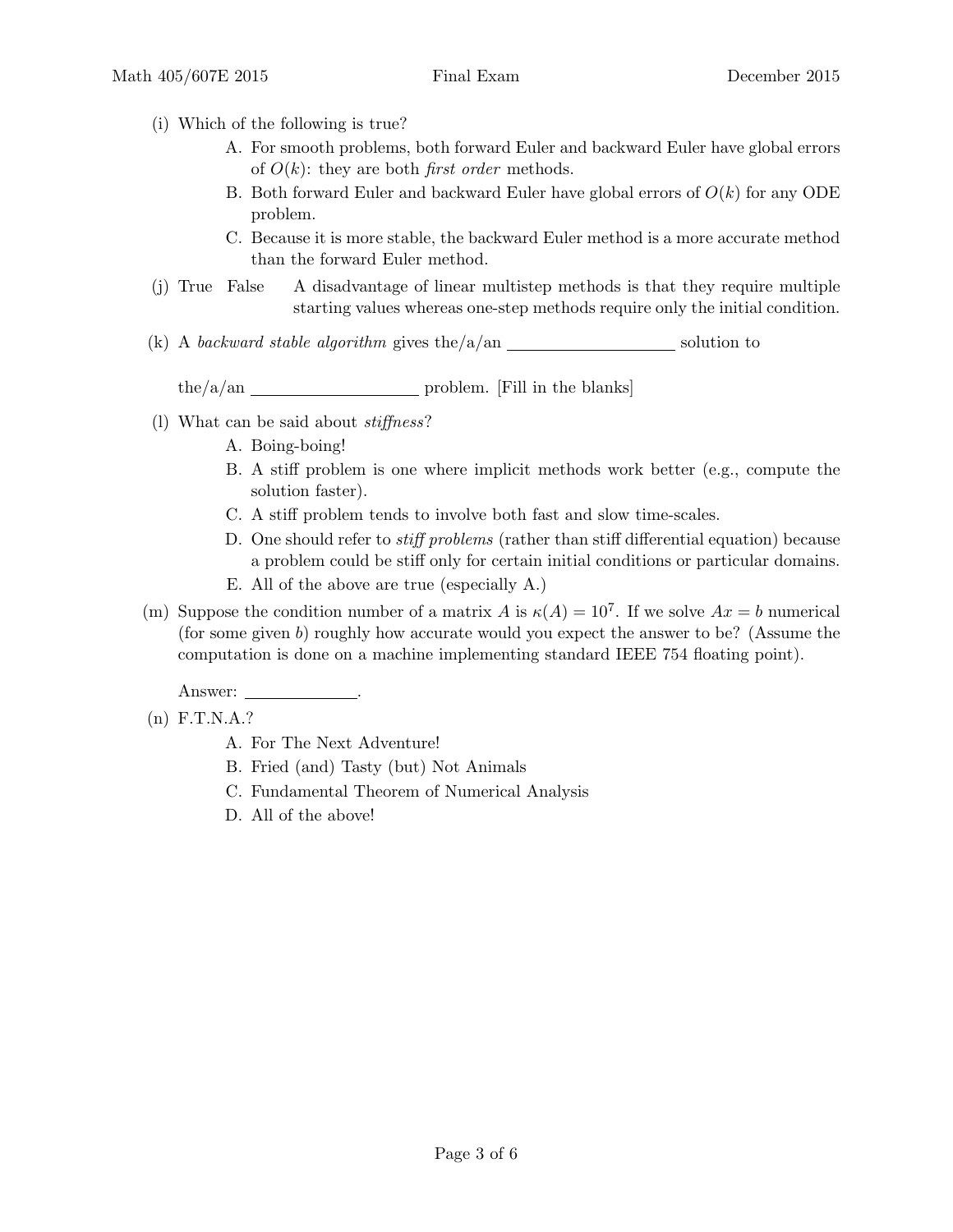## Solutions for the following problems should be written in exam booklets.

- 10 marks 2. (a) Derive the real part of the absolute stability region for the Backward Euler method. Sketch the result.
	- (b) Suppose  $y' = 10y$  and  $y(0) = 100$ . If we select a time-step of  $k = 1/2$ , is the backward Euler method (absolutely) stable? Sketch the exact solution and numerical solution (with  $k = 1/2$  on the same axes.
	- (c) Consider the ODE problem  $u' = u^2$  with initial condition  $u(0) = -6$ . It can be shown (you don't have to) that this has a unique solution for  $t > -\frac{1}{6}$  $\frac{1}{6}$ .
		- i. Suppose we use stepsize  $k = 1$ . Compute one step using the Backward Euler method. What goes wrong?
		- ii. Can you think of how a practical algorithm (for general nonlinear RHS  $f(u)$ ) might deal with this issue?
- 15 marks 3. (a) Suppose a is a positive real number. Consider the PDE problem  $u_t + au_x = 0$  for  $x \in [0,1]$ and  $t > 0$  with initial condition  $u(0, x) = g(x)$  and boundary conditions  $u(t, 0) = 1$  and  $u(t, 1) = 0$ . Give a first-order discretization of this problem using backward differences in space and Forward Euler in time.
	- (b) Starting with an ansatz of  $u = \exp(i\xi jh)$ , start a von Neumann stability analysis of the scheme above to find the growth factor  $G(\xi)$ . You may find it helpful to use the *Courant* number  $\nu = \frac{ka}{h}$  where k is the time-step and h is the spatial step.
	- (c) If  $a(x)$  is a specified function with  $a(x) > 0$ , modify your discretization (it should still be 1st-order accurate but no justification is required).
	- (d) Now if  $-5 \le a(x) \le 5$ , use *upwinding* to modify your discretization to construct a stable scheme (again, you do not need to justify this result). What time-step restriction do you expect?
- $\begin{bmatrix} 5 \text{ marks} \end{bmatrix}$  4. State the cardinal polynomial of degree *n*.

Suppose we wish to find a polynomial  $p_n$  of degree at most n such that  $p_n(x_i) = f_i$  for data  $f_i$ at distinct  $x_i$ ,  $i = 0, 1, \ldots, n$ . We proved in lectures and on the midterm that a solution exists. Prove that it is unique.

7 marks 5. (a) Consider  $u_t = u_{xx} + u_{yy} + f(x, y, u)$  on the domain  $(x, y) \in [0, 1] \times [0, 2]$  with initial condition  $u(0, x, y) = g(x, y)$  and zero Dirichlet boundary conditions. Here  $f(x, y, u)$  is a given nonlinear function.

> For the interior nodes (away from the boundary), give a finite difference discretization of this problem in space  $(x, y)$  (a *semidiscretization*, continuous in time, discrete in space, also known as the method of lines).

(b) For the previous semidiscretization, suggest an appropriate time discretization which avoids the restriction of  $k = O(h^2)$  and also avoids using Newton's method (or other iterative solvers.)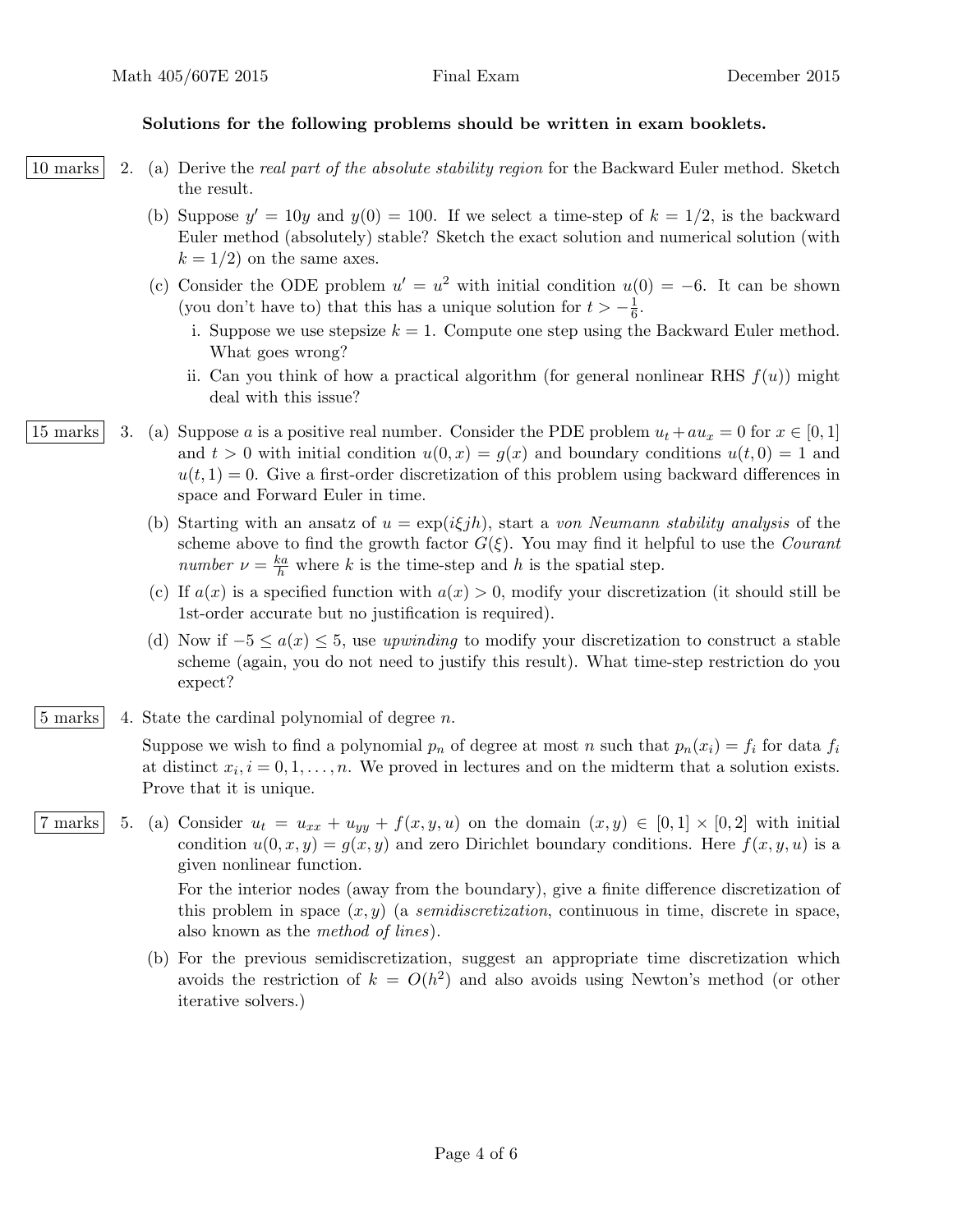$4$  (bonus) 6. The Chebfun software project attempts to represent functions to machine precision accuracy (that is, with error approximately  $2.2 \times 10^{-16}$ ) using a truncated expansion in Chebyshev polynomials:  $u(x) \approx \sum_{n=0}^{M} w_n T_n(x)$  where  $w_n$  are the coefficients of the expansion. On the domain of interest, the Chebyshev polynomials have maximum value  $|T_n(x)|_{\infty} = 1$ .

Consider a function with expansion coefficients  $w_n$  as shown:



- (a) How many terms M should Chebfun keep in its expansion?
- (b) Do you think it is possible to design an algorithm to determine M? If so, describe briefly (one sentence). If not, describe how one might trick Chebfun (suggestion: draw a carefully labelled diagram).
- 8 marks 7. (a) What sort of matrix problem is solved by the *QR algorithm*? What is the output of the algorithm? State the most basic version of the algorithm (e.g., without shifts or preprocessing of the matrix).
	- (b) Suppose we have the SVD of a nonsingular square  $n \times n$  matrix A. Describe the steps needed to efficiently solve  $Ax = b$  using that result. What is operation count (in big Oh notation) for each step?
- 6 marks | 8. (a) What is computed by the following pseudocode? (i.e., what is the meaning of "v"?)

```
i = sqrt(-1)u = <vector of length n, consisting of samples of a function>
k = <vector of wave numbers>
uhat = fft(u)vhat = -i * k.^3 * uhat
v = ifft(vhat)
```
- (b) For each of the last three lines, what is the cost (in Big Oh notation or otherwise)? If helpful, you may assume  $n$  is a highly composite number (for example, that it factors into powers of 2 and 3).
- (c) Suppose the "u" consists of n equispaced samples of a smooth periodic function. How might you expect the accuracy of " $v$ " to scale with n?